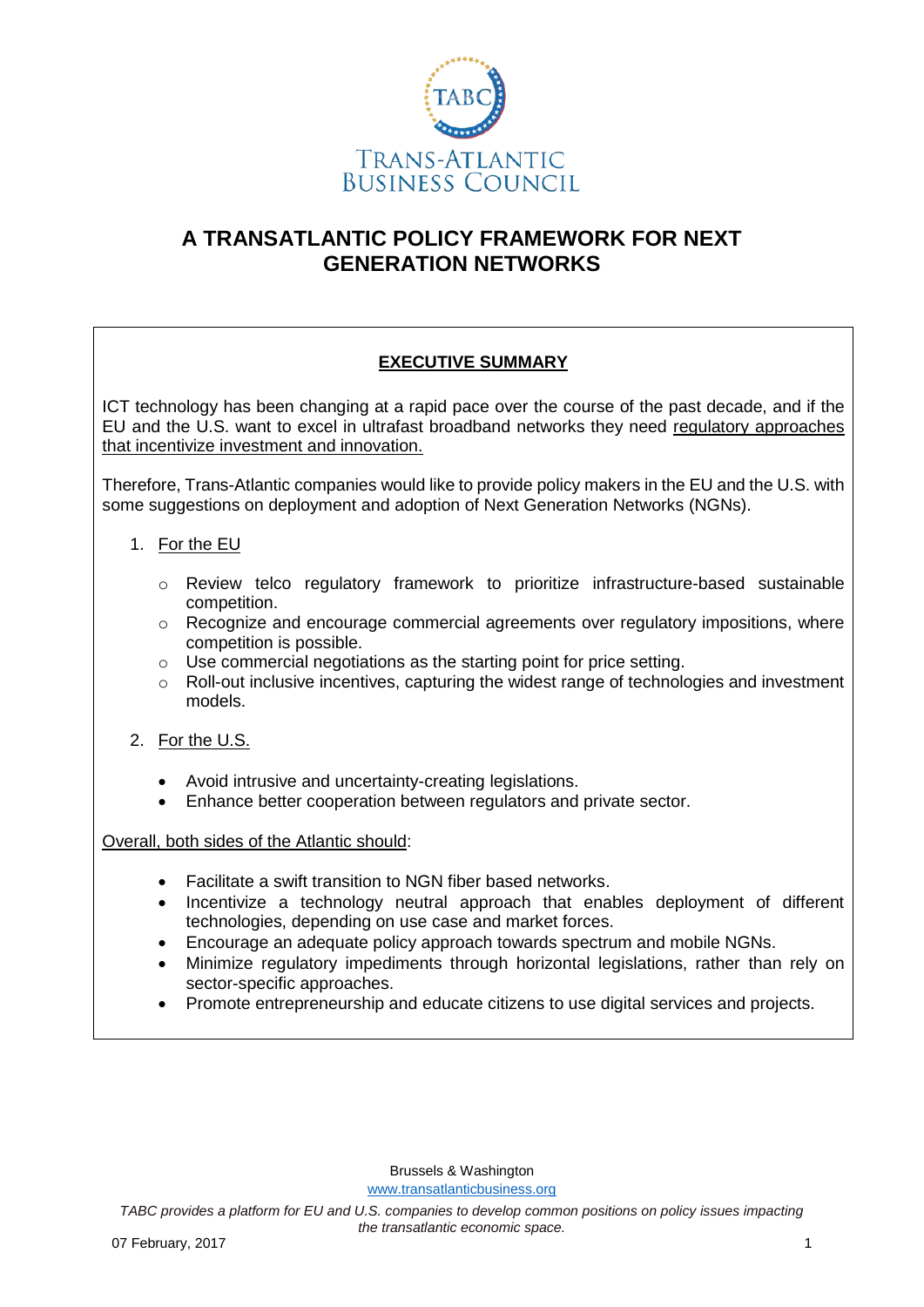## **1. Background**

ICT technology has been changing at a rapid pace over the course of the past decade. While these advancements come with huge benefits, there are also challenges associated with their implementation, particularly in regard to ever growing investment requirements in connectivity. In order to continue moving past the roadblocks and towards the full development of a digital economy and society, more input is needed surrounding the direction of the burgeoning field of Next Generation Networks (NGNs). Trans-Atlantic companies are at the forefront of the latest technological developments, and therefore have value input to give policy makers in the EU and the U.S. at this juncture.

The global race for high-speed broadband connectivity to the Internet is on, with capacity demands constantly increasing as technology breakthroughs (e.g. cloud computing, Big Data, Internet of Things, industry 4.0, connected cars, HD and UHD videos, etc.) demand greater bandwidth and require expanded specific service capabilities (e.g. reliability, short delay, large number of connections, etc.). Moreover, the much anticipated convergence in addition to IP connectivity has become a reality with a wide range of voice, video and other data services being offered; policy-makers should take care to enable continued innovation in and delivery of such services by all players, competing on equal footing.

## **2. EU vs U.S.: a tale of two different broadband landscapes**

A lot of research has been conducted in the last eight years to determine where the EU and the U.S. stand in terms of deployment and take up of next generation networks. Much of this work has been grounded on the fundamentally different approaches that have inspired the regulatory frameworks in the EU and in the U.S. for over a decade.

In the EU, the implementation of the 2003 Regulatory Framework was strongly conditioned by objectives geared towards promoting competition based on network access by favoring new entrants through stringent regulation of wholesale access products made available at costoriented prices. This approach was slightly modified in 2013 with a recommendation to lift cost-orientation requirements for Next Generation Access Networks, providing that strong non-discrimination rules were in place.

Meanwhile, the U.S. sought to encourage investments in new infrastructures by forbearing from sector regulation to foster a model of infrastructure-based competition based on multiple competing platforms (Cable, FTTH, Mobile and Satellite).

These two fundamentally different approaches have contributed to very different scenarios for the sector, the status of NGN deployment and take up across the Atlantic. The highly regulated EU market contributed to a decline in EU telecoms revenues vs. growth in other regions of the world including the U.S. Until 2016, the perspectives followed a trend that showed 1.3% per annum decline in revenues for telco operators in Europe vs. 4% per annum positive in the U.S. This trend is directly correlated with investment in new generation networks and a growing gap between both regions.

According to the latest figures compiled by Plum Consulting<sup>1</sup>, investment in fixed infrastructure in the five biggest EU member states is at \$130 per line, compared with \$270 per line in the U.S. Between 2008 and 2014, the U.S. invested more than twice as much per fixed line as the

Brussels & Washington

[www.transatlanticbusiness.org](http://www.transatlanticbusiness.org/)

*TABC provides a platform for EU and U.S. companies to develop common positions on policy issues impacting the transatlantic economic space.*

<u>.</u>

<sup>1</sup> Plum Consulting "*[Fostering investment and competition in the broadband access markets of Europe"](http://www.plumconsulting.co.uk/pdfs/Plum_Feb_2016_Fostering_investment_and_competition_in_Europe_broadband_access_markets.pdf),* February 2016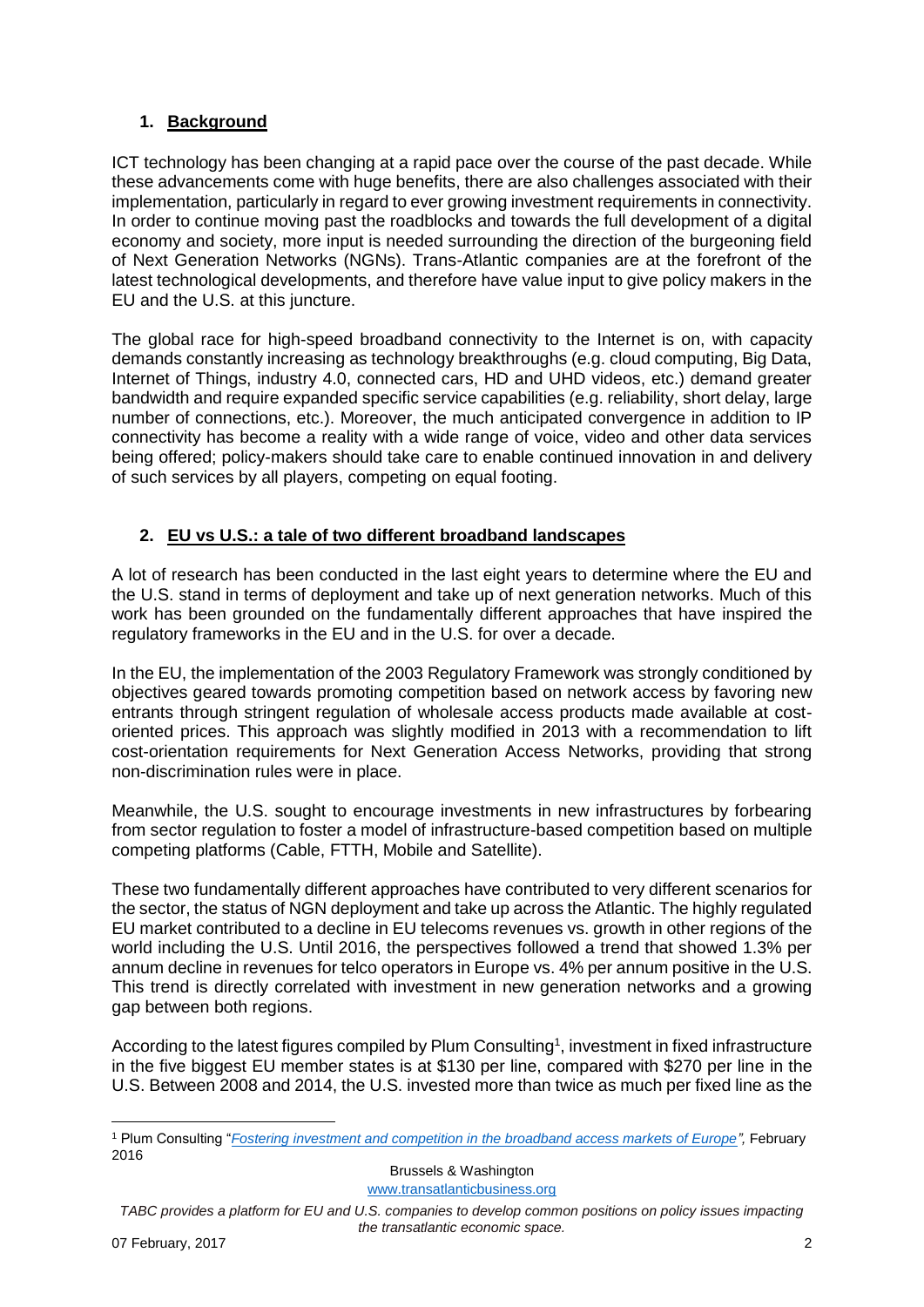EU5 and this gap, if anything, is growing. The report found that as a result Europe has less availability of high-speed broadband, poorer download speeds, and uses less data per capita than the U.S.

Measured in terms of capital expenditure per capita, Plum concludes that from 2008 to 2014, the U.S. invested twice as much per capita as the EU5 in mobile networks and 80% more in fixed networks. A recent study by Idate<sup>2</sup> concurs with this conclusion, indicating that mobile CAPEX per capita in the U.S. almost reaches 80€, in line with Asian leaders, while in the five biggest EU member states it is below 40€. This investment gap has increased dramatically over the last 5 years.

As a result of this investment gap the U.S. has a substantial lead over the EU in terms of NGNs coverage and adoption. Thus, multiple LTE networks already reach 98% of the population in the U.S. while in the EU coverage remains at 79% of the population. Overall, high-speed broadband availability is 30% lower in the EU than the U.S.; average broadband speeds are 20% lower; and data use is more than 50% lower.

These differences increase the risk of an unbalanced development of the Digital Economy across the Atlantic which is already creating tensions reflected in debates around digital platforms and the new positions of dominance along the digital value chain. The best way to achieve a more balanced development of the digital ecosystem across the Atlantic would be to create the right conditions to stimulate investment in best in class connectivity in Europe and to maintain the conditions to stimulate investment in the U.S. Strong operators with sufficient scale capable of greater investments could be the platforms on top of which the European digital ecosystem for services and applications could develop.

#### **3. Policy recommendations to stimulate NGNs deployment and adoption across the Atlantic**

## **A. NGN Deployment**

If the EU and the U.S. want to excel in ultrafast broadband networks they need regulatory approaches that incentivize investment and innovation as the outputs of the policy process that will maximize long term consumer interests. A number of factors seem to greatly influence the specific deployment of Next Generation Access (NGA) Networks, namely the chosen NGA structure, the technologies deployed and also the pace at which rollout takes place.

For the EU, that would mean using the review of the telco regulatory framework contemplated in the Digital Single Market Strategy to deviate from the current regulatory paradigm applied since the process of liberalization of the sector started in the 90's. Under this approach consumer welfare was identified with low prices brought up by a services based competition model, favoring a considerable number of players who cannot provide directly owned connectivity through regulation. This model was intended to foster competition over already established networks but it has proven to be inappropriate to stimulate the deployment of new generation networks. This is why the new framework objectives should move towards prioritizing infrastructure based competition which is more conductive to innovation and investment. The new focus should be placed on encouraging and rewarding long term investment, including risk taking and innovation so that operators can compete by

Brussels & Washington

[www.transatlanticbusiness.org](http://www.transatlanticbusiness.org/)

<sup>&</sup>lt;u>.</u> <sup>2</sup> Mobile operators' investments, Whitepaper based on IDATE study for Ericsson and Qualcomm, November 2015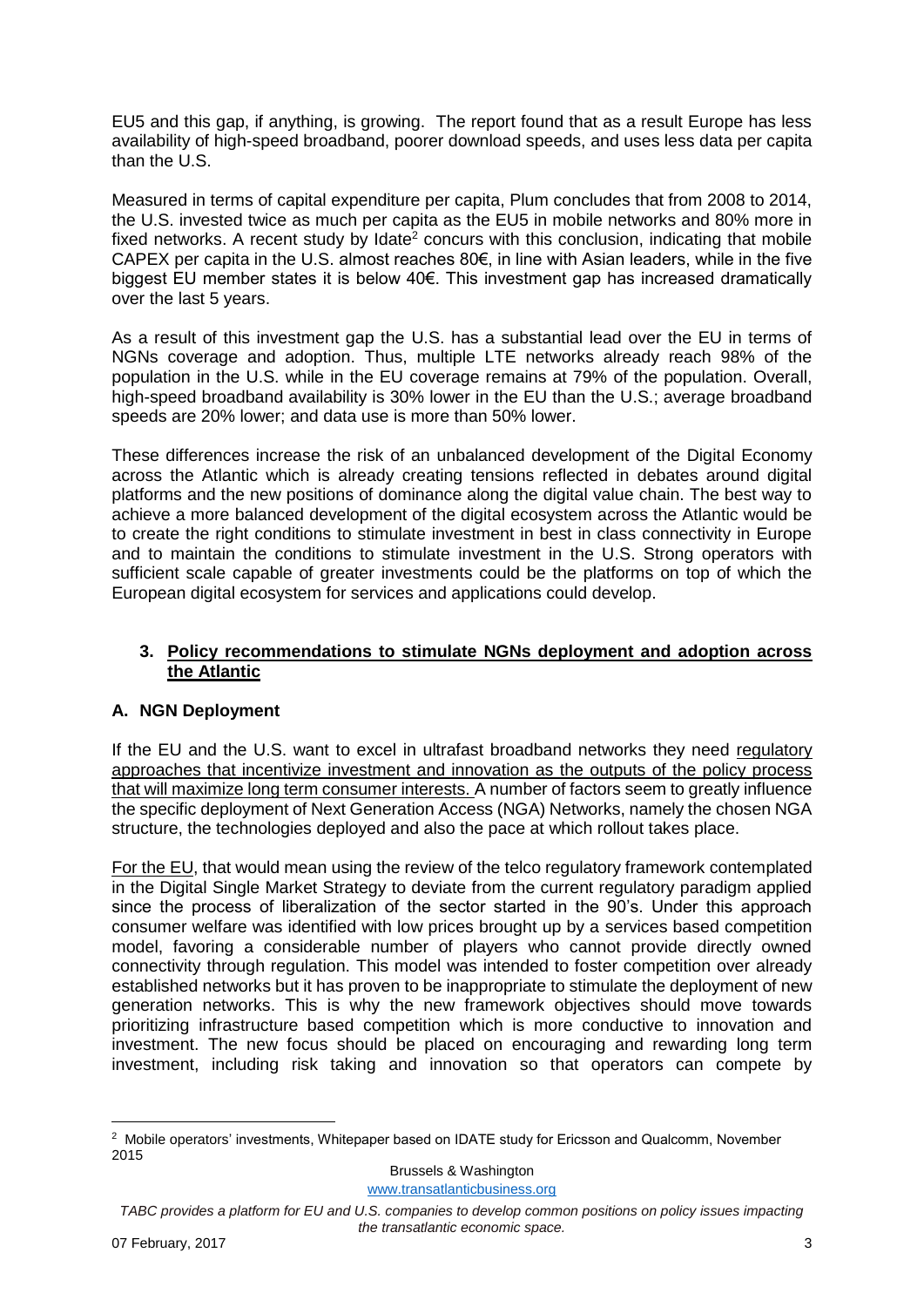differentiating amongst themselves on network features (quality/capacity/resilience) and by extending their coverage and services.

Under this new approach commercial agreements (i.e. voluntary wholesale arrangements between infrastructure owners and access seekers) should be recognized and encouraged over regulatory impositions where sufficient competition is possible. Ex ante control of wholesale prices should be avoided to ensure reasonably priced wholesale service. As foreseen in the EC 2013 Recommendation, a balance must be struck that does not jeopardize the value of the networks and thereby discourage investment. Commercial negotiations, which consider risk sharing and long-term commitments, should always be the starting point for price setting, subject to ex-post oversight. Instead of artificially creating several layers of access products, ex ante regulation, if needed, should be significantly simplified, focused only on key network inputs and applied where there is insufficient competition to discipline prices. We need to provide all European regions with advanced telecommunication networks. Market-led choices on investment and technologies are the best way to ensure that no European territory is left behind and that all citizens can tap into digital opportunities as soon as possible.

Individual or collective investments in the most powerful networks, including FTTH, FTTC, G.fast, cable and mobile wireless, will contribute to deliver faster internet speeds to consumers across Europe and accelerate 5G deployment. For this reason, roll-out incentives need to be as inclusive as possible and capture the widest range of technologies and investment models, bringing benefits to citizens more widely and more quickly.

For the U.S. a regulatory approach that incentivizes investment and innovation would mean refraining from imposing some of the more restrictive, intrusive and uncertainty-creating provisions and focusing ex ante regulation to ensure just and reasonable rates. Since 1999, and before the 2015 Open Internet Order, U.S. regulators applied light touch regulation to wireline broadband and exempted mobile broadband from *Title II* regulation, encouraging the capital-intensive investment necessary for competitive broadband deployment. Those decisions achieved astonishing success, generating investment of hundreds of billions of dollars and bringing both first- and next-generation broadband service via multiple networks to urban and suburban areas, and frequently even to rural and other underserved areas.

The 2015 Open Internet Order classified broadband as a Title II telecommunications service. We hope that the FCC will continue weighing carefully different industry comments and proposals to ensure competition across the digital ecosystem while preserving the value of investment in networks.

We hope that in lieu of moving forward with regulation that has the potential to inhibit investment and stifle innovation, the FCC will weigh carefully different industry comments and proposals to ensure competition across the digital ecosystem while preserving the value of investment in networks. Policy makers in the EU and the U.S. should focus on adopting collaborative, self-regulatory initiatives among industry stakeholders that helped fuel growth in the U.S. from 2010 to 2015.

Both in the EU and the U.S. the following topics require an adequate policy response:

## **I. Swift transition towards all IP networks:**

To facilitate a swift transition to NGN fiber based networks, a flexible approach to copper switch off should be adopted. It should promote the development of broadband networks, incentivizing all market players to move towards new technologies without

> Brussels & Washington [www.transatlanticbusiness.org](http://www.transatlanticbusiness.org/)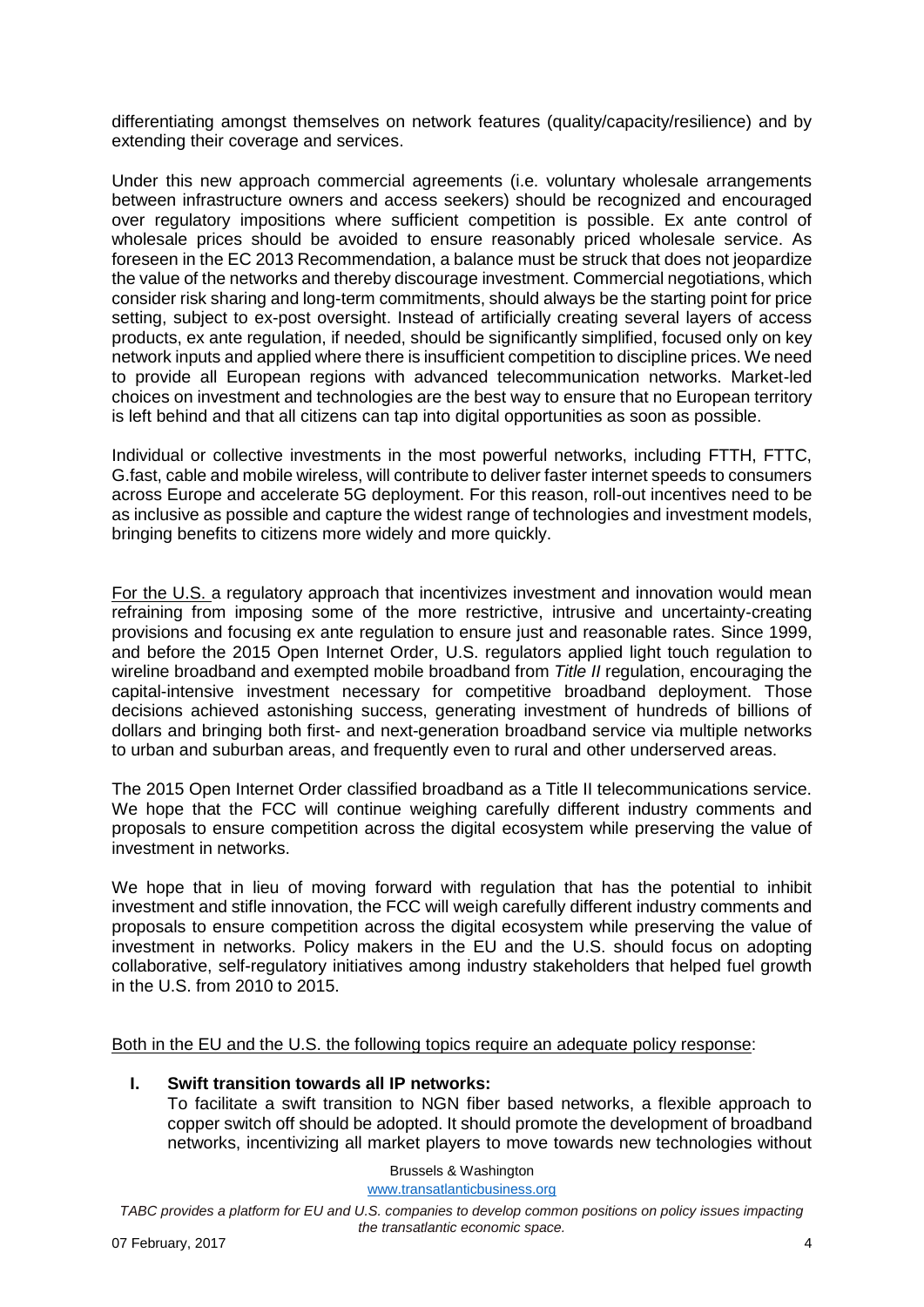harming the principle of technological neutrality. The approach should also eliminate any regulatory barriers that impede the deployment of scalable next-generation IP networks that will enable secure and high-performance IP services from wireless to Over-The-Top (OTT) to the fast growing Internet of Things (IoT) services.

#### **II. Role of Public Funding on NGN deployment:**

Ubiquitous connectivity through NGNs is a prerequisite for a digital society that will bring with it both economic and social benefits. For those reasons ubiquitous NGN coverage is a political priority on both sides of the Atlantic. Regulatory approaches that foster and incentivize private investment as described in the above will be essential to achieve this goal. Where public funding of high-speed digital networks is deemed necessary, the allocation of such funding should always follow clearly defined state aid rules and be targeted towards those areas in the absence of which it would not be possible for the private initiative to make a business case. Both the EU and the U.S. can improve the prospects for investment in all areas, by avoiding complex regulatory solutions and adhering to a technology neutral approach that enables deployment of different technologies depending on use case and market forces.

## **III. Adequate policy approach towards spectrum and mobile NGNs:**

Because multiple competitive mobile networks already exist, they should be exempted from access obligations. Instead, this competitive market should be supported by progressive spectrum policies that promote the robust allocation of additional spectrum and the technological progress being made by industry and standards bodies to develop innovative technologies such as the forthcoming  $5<sup>th</sup>$  generation (5G) of wireless services. Spectrum should be assigned under criteria and conditions that provide predictability and allow sound business decision-making, such as longer lives for spectrum licenses and flexible license conditions that would facilitate spectrum trading and efficient change of use. High reserve prices in the assignment procedures or excessive annual spectrum fees detract resources for investment and can have a negative impact on coverage, network quality and prices to end users. Continuing the overall process of making more spectrum available is essential to ensuring the deployment and availability of the networks through which IP, OTT and IoT solutions will be enabled, especially as the industry looks ahead to 5G.

## **IV. Adequate understanding of convergence and the new positions of dominance in the digital value chain:**

In the new IP world where services are increasingly provided by a range of players over the Internet, network operators still face outdated sector-specific regulations in critical policy areas such as privacy. This frequently impedes them from providing new and innovative services while having a negative impact on their ability to tap new revenue sources. Ultimately, these regulations limit their ability to create new business opportunities while coping with the investment requirements in NGNs to the detriment of consumer welfare.

Policy makers in the EU and the U.S. should seek to minimize regulatory impediments to these services through pursuing a horizontal instead of sector-specific approach. Going forward, the need for sector-specific regulation must be considered in the context of the converged digital ecosystem which has overall created much more dynamic and competitive retail markets. As a result most sector-specific end-user rights and protection obligations (services regulation) are no longer necessary. Horizontal legislation (GDPR, consumer rights directive, e-commerce directive, unfair commercial practices) already provides strong and extensive end-user and consumer

Brussels & Washington

[www.transatlanticbusiness.org](http://www.transatlanticbusiness.org/)